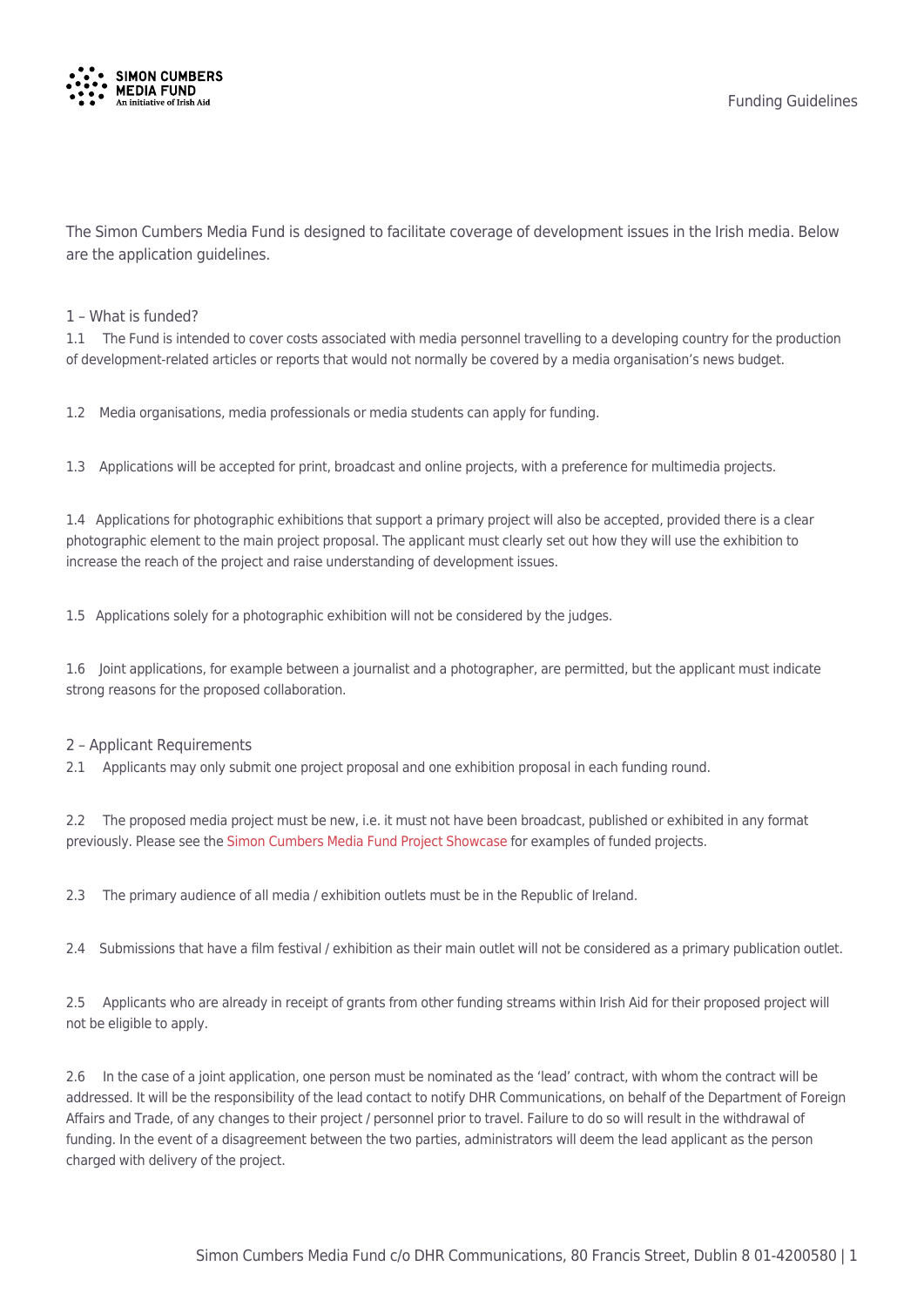

### 3 – Themes

3.1 Proposed media projects should focus on international development themes and should reflect the modern reality of life in developing countries in the context of international development; challenge stereotypes and /or seek to portray positive developments, as well as exploring the challenges; explore themes of innovation, growth, and entrepreneurship. Proposals should focus on international development themes, including the UN Sustainable Development Goals. Applicants must clearly demonstrate the relevance of their proposed project to one or more of the priorities in [A Better World, Ireland's Policy for](https://www.irishaid.ie/media/irishaid/aboutus/abetterworldirelandspolicyforinternationaldevelopment/A-Better-World-Irelands-Policy-for-International-Development.pdf) [International Development.](https://www.irishaid.ie/media/irishaid/aboutus/abetterworldirelandspolicyforinternationaldevelopment/A-Better-World-Irelands-Policy-for-International-Development.pdf)

3.2 Applications that promote the work of a single agency / organisation or are of a campaigning nature will not be considered. Applicants are expected to collaborate with a range of NGOs / agencies and authorities and communities in their country of destination when researching and producing their media output.

# 4 – Judging

4.1 The Simon Cumbers Media Fund judging panel will base its decision to grant all / part-funding\* on the following criteria:

- Quality of the proposal.
- Value for money.
- Reach of the project (i.e. the ability of the project to reach high audience numbers and prominence in the publication or broadcast outlet / ability of the project to secure coverage across a range of national/regional media outlets or formats). Maximising the impact of the project through other media will also be taken into account.
- Relevance to one or more of the priorities in [A Better World, Ireland's Policy for International Development](https://www.irishaid.ie/media/irishaid/aboutus/abetterworldirelandspolicyforinternationaldevelopment/A-Better-World-Irelands-Policy-for-International-Development.pdf).
- Link with sub-Saharan Africa / [Irish Aid partner countries.](https://www.irishaid.ie/what-we-do/countries-where-we-work/)

\*Based on the quality of applications received, the panel may decide to award partial funding to certain applicants.

4.2 Where there are two very similar proposals from the same media organisation, judges will only allocate funding for one proposal.

4.3 Judges will base their decision on whether to fund a photographic exhibition on the main project proposal and also the track record/experience of the photographer. Applicants submitting a proposal for an exhibition must demonstrate a track record of professional photography and, ideally, of mounting an exhibition.

4.4 Successful applications will be chosen by a judging panel made up of representatives from the following organisations / groups:

- The Cumbers family;
- Media experts;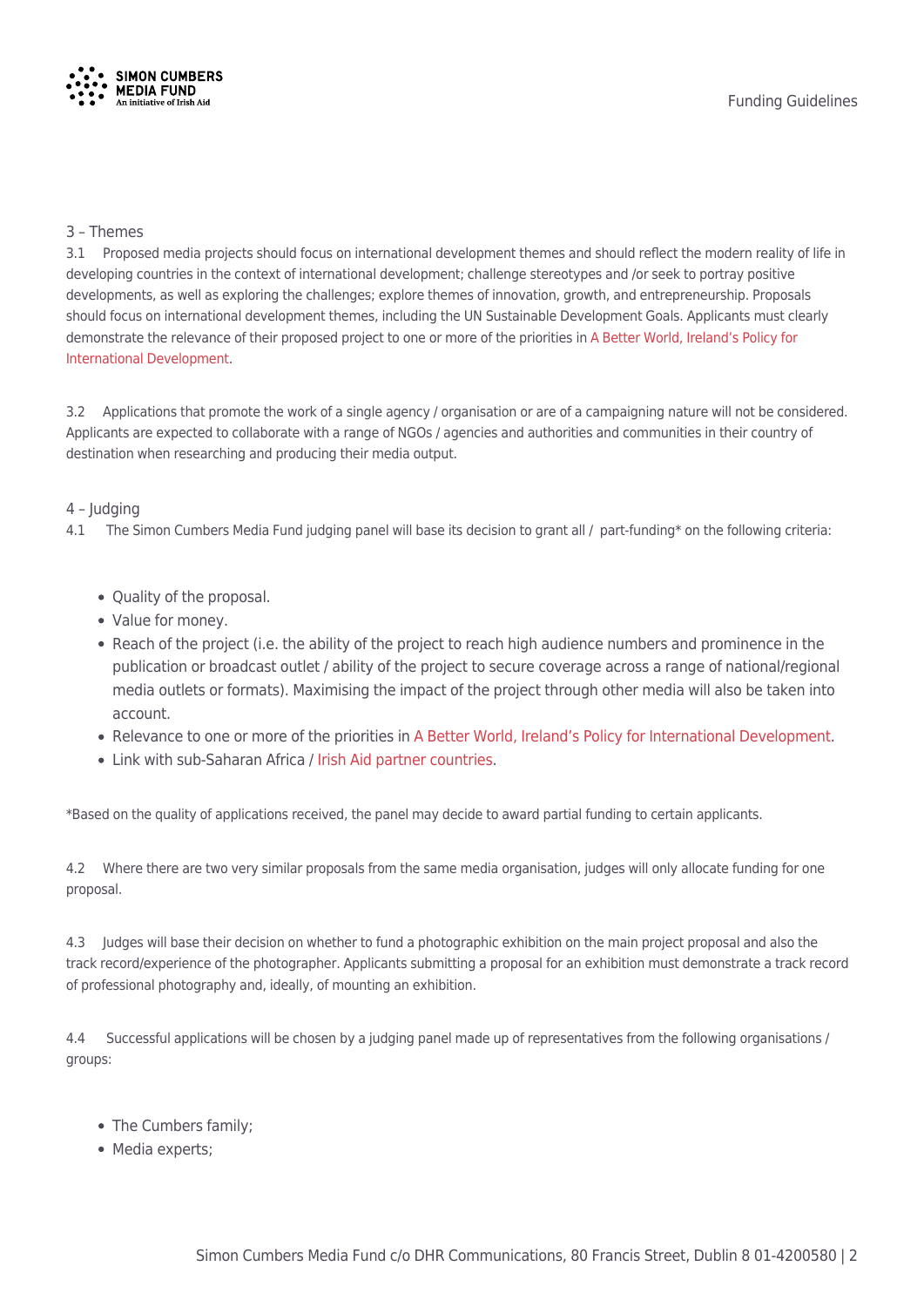

- Irish Aid:
- Development experts.

# 5 – Research

Applicants are required to demonstrate that they have undertaken some preliminary work regarding the treatment of their proposed story (e.g. who they will interview; how they will source contact etc.), and this should be addressed in Section 5 of the online application form.

# 6 – Acknowledgement

Each project funded by the Simon Cumbers Media Fund must publicly acknowledge the support received, using the official Fund logo and the following wording: 'Supported by the Simon Cumbers Media Fund'. This logo and wording must be used in all broadcasts, print outputs, photographic outputs and online outputs associated with the project. A high-resolution image of the logo is available on request from the Fund administrators.

# 7 – Eligible Costs

7.1 Funding sought must be for costs to facilitate the project, for example, travel; out-of-pocket expenses (accommodation, subsistence, etc.); research expenses (publications or attendance at a conference or event); and resources (aids or equipment rental to facilitate your project). In the case of applications for the funding of an exhibition, these costs may cover the printing and mounting of photographs.

7.2 The Fund will not cover staff wages or production costs, or travel within Ireland. Applicants must demonstrate their capacity to cover 'in-kind' costs (such as production costs associated with publishing or broadcasting the proposed media project). Funding will not be granted for retrospective work or capital expenses (i.e. purchase of equipment, furnishings, etc.). Please see the sample budget list [here f](https://simoncumbersmediafund.ie/wp-content/uploads/2019/10/SCMF-budget-guide-website.pdf)or further details.

7.3 In an effort to promote sustainability and to help the local economy, collaboration between applicants and local stakeholders and service providers, such as photographers, is encouraged.

7.4 Applicants are expected to source the best value available in relation to flights, transport, accommodation and any other costs associated with their project.

7.5 The maximum amount of funding available is €10,000, but the judging panel is not obliged to award the maximum in any case. The maximum award will only be granted to projects that have a significant national reach and are deemed by the judging panel to fulfil all of the objectives of the Simon Cumbers Media Fund.

7.6 The only funding amount that will be considered by the judges is that which is costed in the budget form.